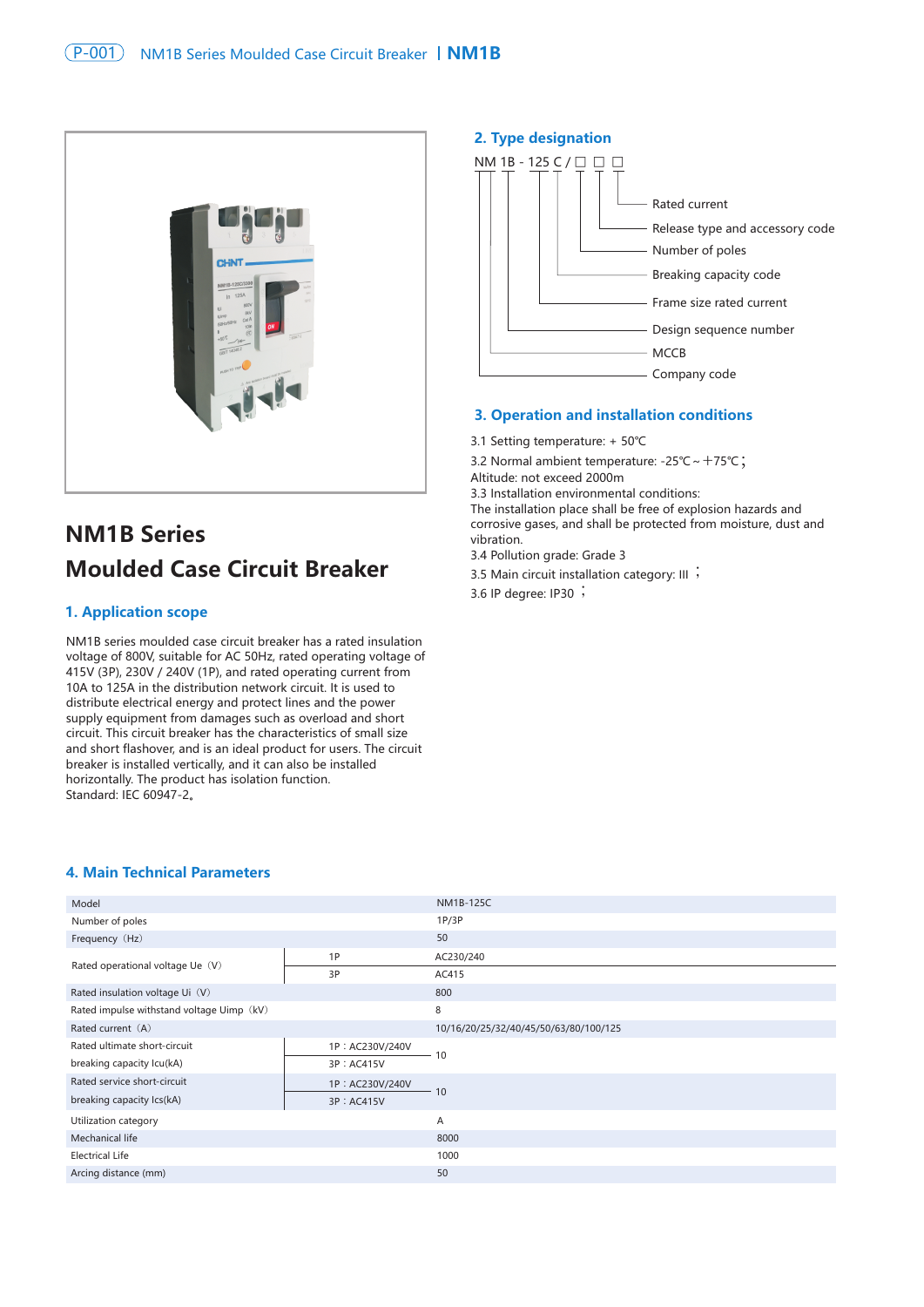

# **5. Curves (for power distribution, calibrated at 50℃)**



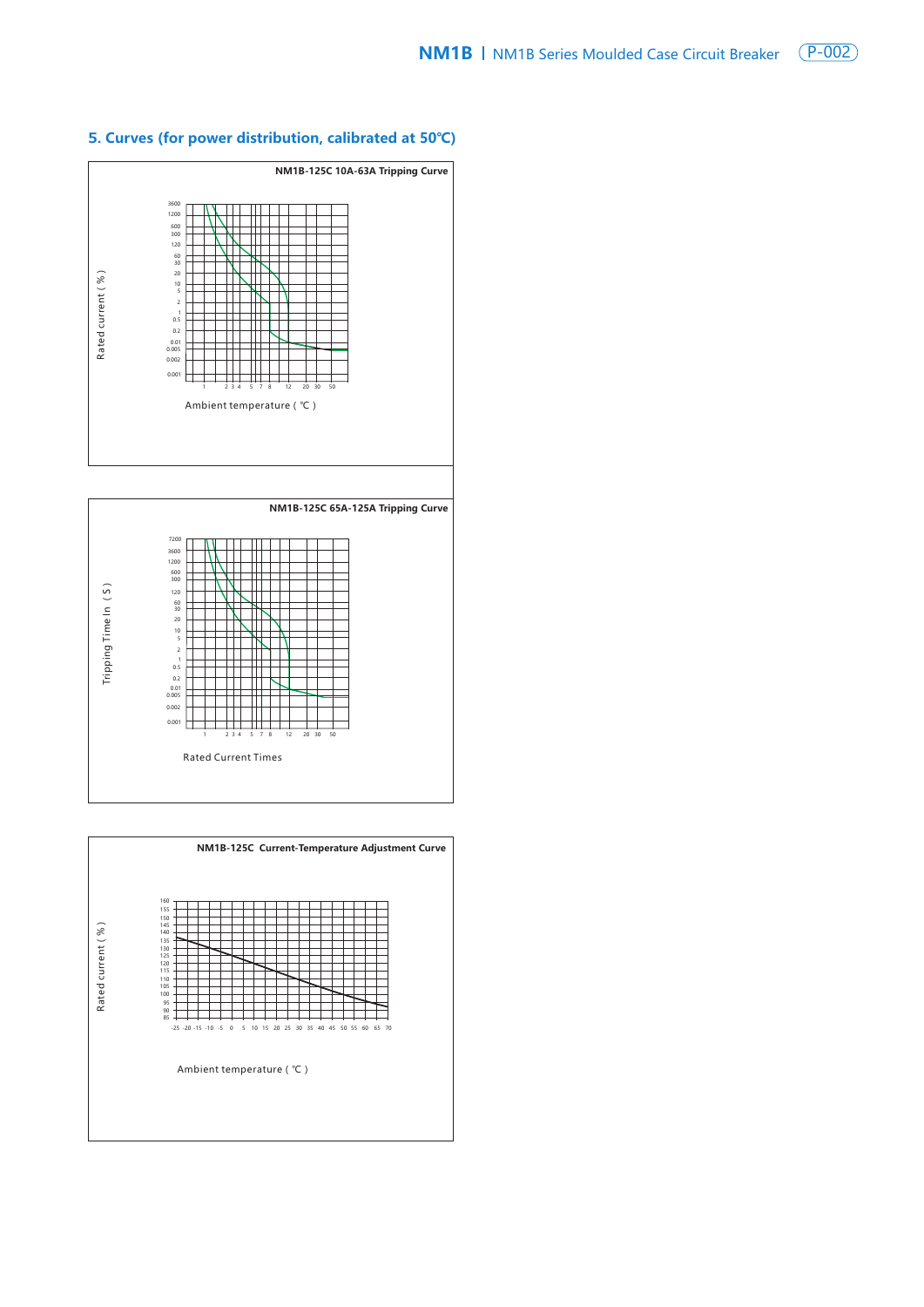## **6. Overall and mounting dimensions**





# **7. Ordering information**

When ordering the goods, the user shall indicate the following items:

Product model and name Rated current (A) Number of poles Quantity Example of ordering: If the ordering information is NM1B-125C/3300 100A, 100pcs, it means NM1B series MCCB, 125A of frame size current, 10kA of breaking capacity, 100A of rated current, 3P, and quantity is 100pcs.